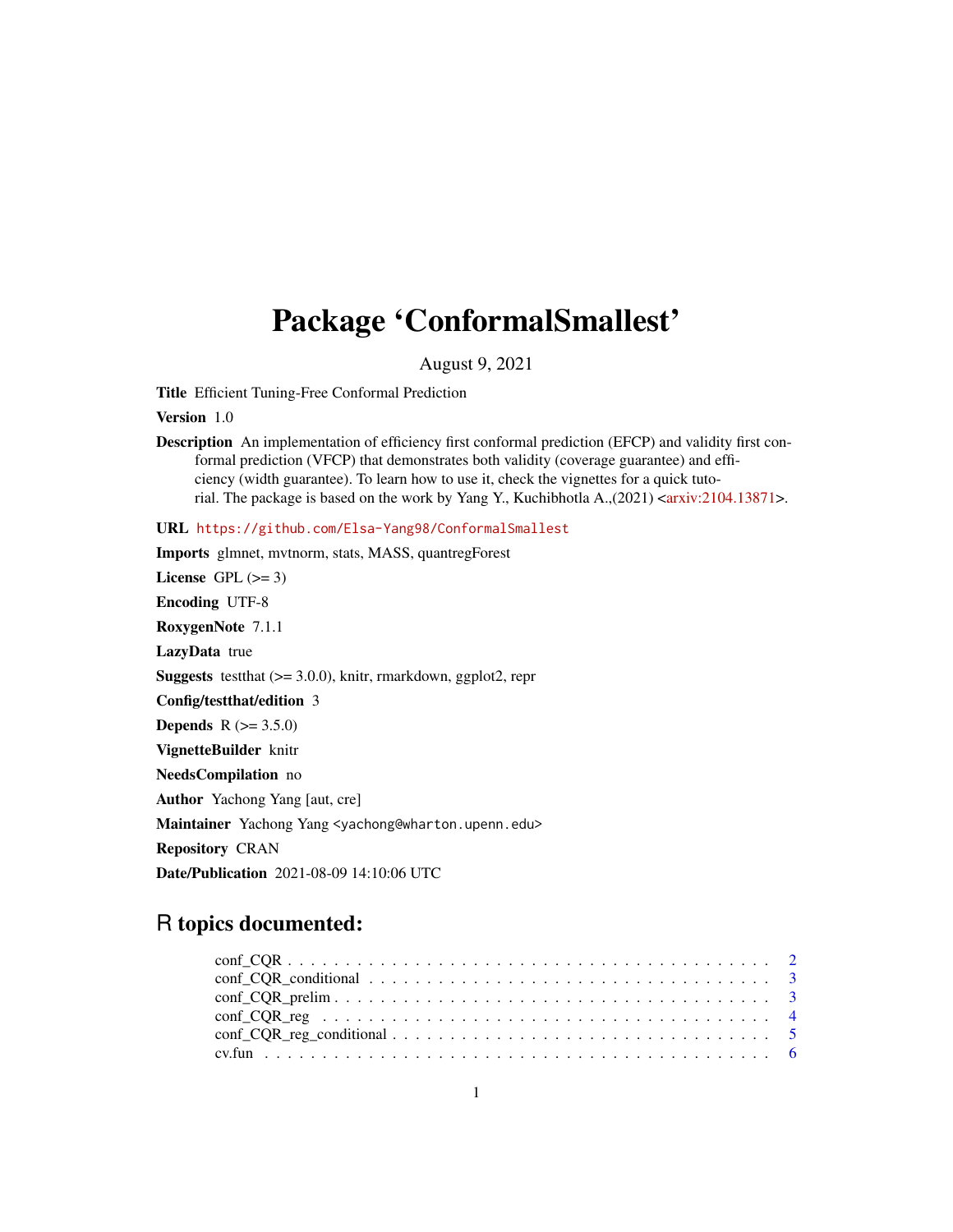# <span id="page-1-0"></span>2 conf\_CQR

|  | $\overline{7}$ |
|--|----------------|
|  | - 8            |
|  | 9              |
|  | - 9            |
|  |                |
|  |                |
|  |                |
|  |                |
|  |                |
|  |                |
|  |                |
|  |                |
|  |                |
|  |                |
|  |                |
|  |                |

#### **Index** 2008 **[18](#page-17-0)**

| conf_COR | Conditional width and coverage for CQR, internal function used inside |
|----------|-----------------------------------------------------------------------|
|          | conf COR conditional                                                  |

# Description

Conditional width and coverage for CQR, internal function used inside conf\_CQR\_conditional

# Usage

 $conf_CQR(X1, Y1, X2, Y2, beta, mtry, ntree, alpha =  $0.1$ )$ 

# Arguments

| X <sub>1</sub> | training matrix to fit the quantile regression forest |
|----------------|-------------------------------------------------------|
| Y1             | training vector                                       |
| X <sub>2</sub> | training matrix to compute the conformal scores       |
| Y2             | training vector to compute the conformal scores       |
| beta           | nominal quantile level                                |
| mtry           | random forest parameter                               |
| ntree          | random forest parameter                               |
| alpha          | miscoverage level                                     |

# Value

a function for computing conditional width and coverage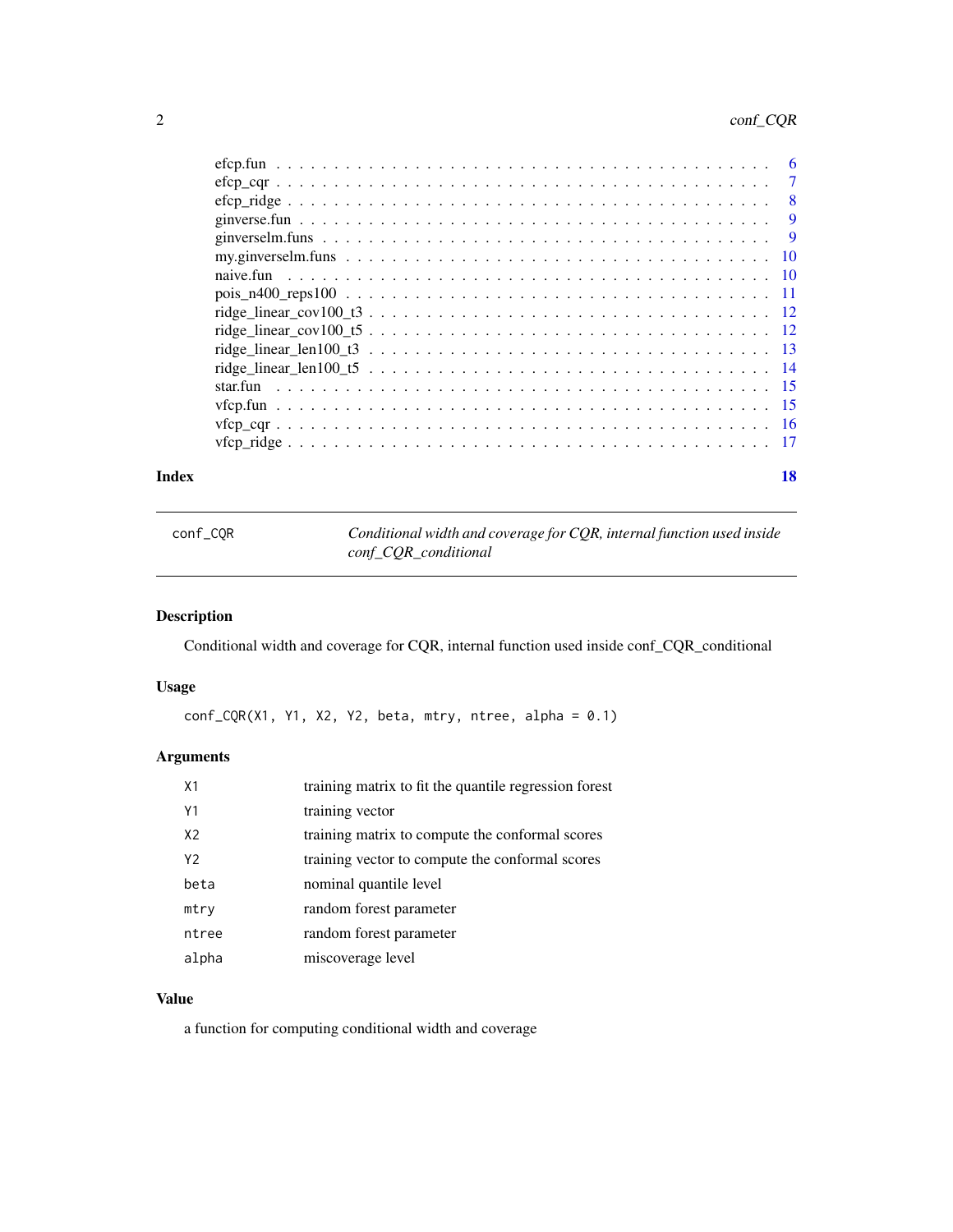<span id="page-2-0"></span>conf\_CQR\_conditional *Conditional width and coverage for CQR*

# Description

Conditional width and coverage for CQR

## Usage

```
conf_CQR\_conditional(x, y, beta, mtry, ntree, alpha = 0.1)
```
## Arguments

| $\mathsf{x}$ | A $N^*d$ training matrix |
|--------------|--------------------------|
| v            | A $N*1$ training vector  |
| beta         | nominal quantile level   |
| mtry         | random forest parameter  |
| ntree        | random forest parameter  |
| alpha        | miscoverage level        |

## Value

a function for computing conditional width and coverage

conf\_CQR\_prelim *preliminary function for CQR*

# Description

preliminary function for CQR

# Usage

```
conf_CQR_prelim(X1, Y1, X2, Y2, beta_grid, mtry, ntree, alpha = 0.1)
```

| X <sub>1</sub> | A $n1*d$ matrix for training               |
|----------------|--------------------------------------------|
| Y1             | A $n1*1$ vector for training               |
| X <sub>2</sub> | A n2 <sup>*</sup> d matrix for calibration |
| Y2             | A $n2*1$ vector for calibration            |
| beta_grid      | a grid of beta's                           |
| mtry           | mtry parameter in random forest            |
| ntree          | number of trees parameter in random forest |
| alpha          | miscoverage level                          |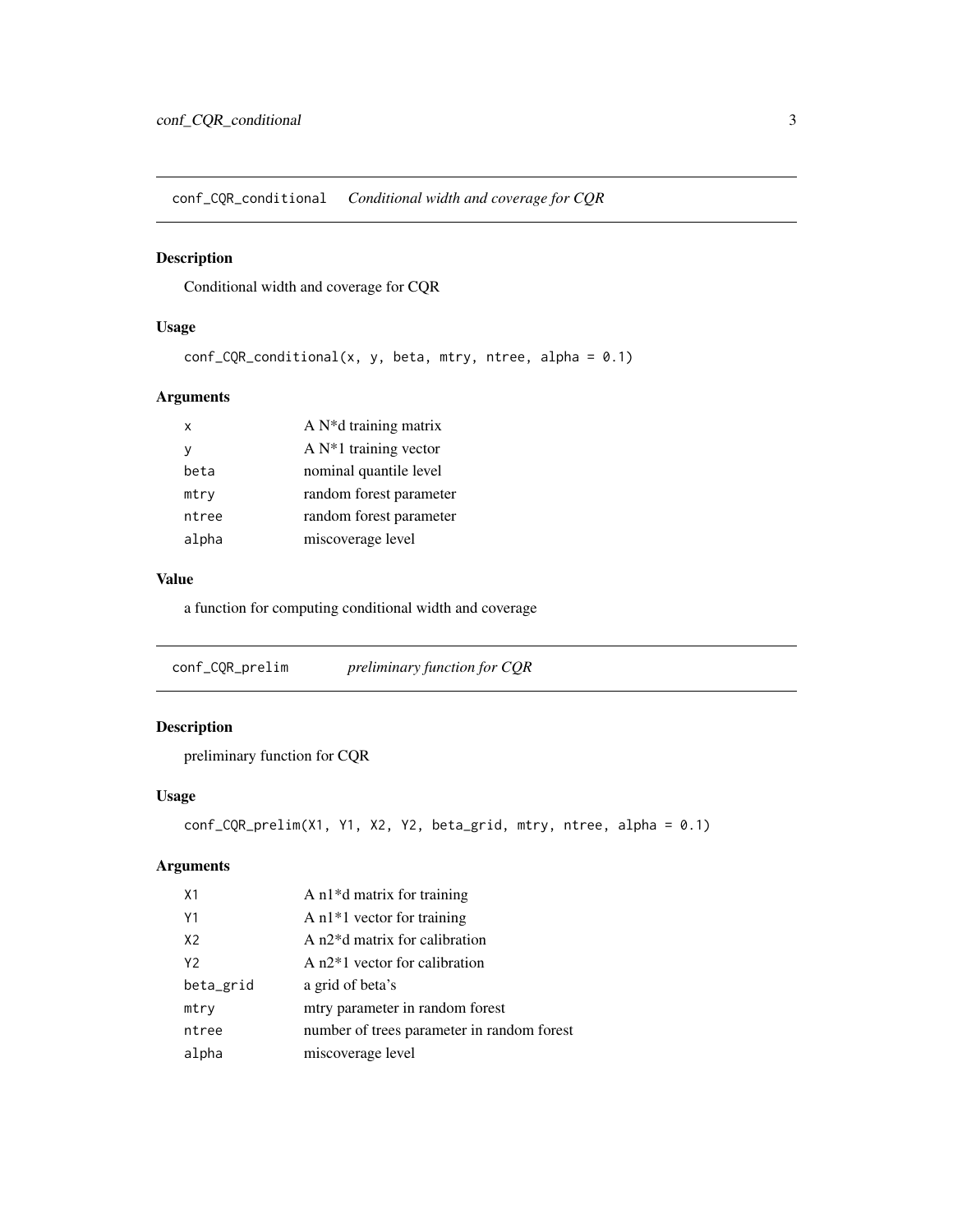# <span id="page-3-0"></span>Value

the smallest width and its corresponding beta

conf\_CQR\_reg *EFCP and VFCP for CQR, CQR-m, CQR-r*

# Description

EFCP and VFCP for CQR, CQR-m, CQR-r

# Usage

```
conf_CQR_reg(
  x,
  y,
  split,
  beta_grid,
  mtry_grid,
  ntree_grid,
  method = "efficient",
  alpha = 0.1\mathcal{L}
```
# Arguments

| x          | $A N^*d$ training matrix                         |
|------------|--------------------------------------------------|
| V          | A $N*1$ training vector                          |
| split      | a vector of length 1 for efcp, length 2 for vfcp |
| beta_grid  | a grid of beta's                                 |
| mtry_grid  | a grid of mtry                                   |
| ntree_grid | a grid of ntree                                  |
| method     | "efficient" for efcp; "valid" for vfcp           |
| alpha      | miscoverage level                                |

# Value

the selected cqr method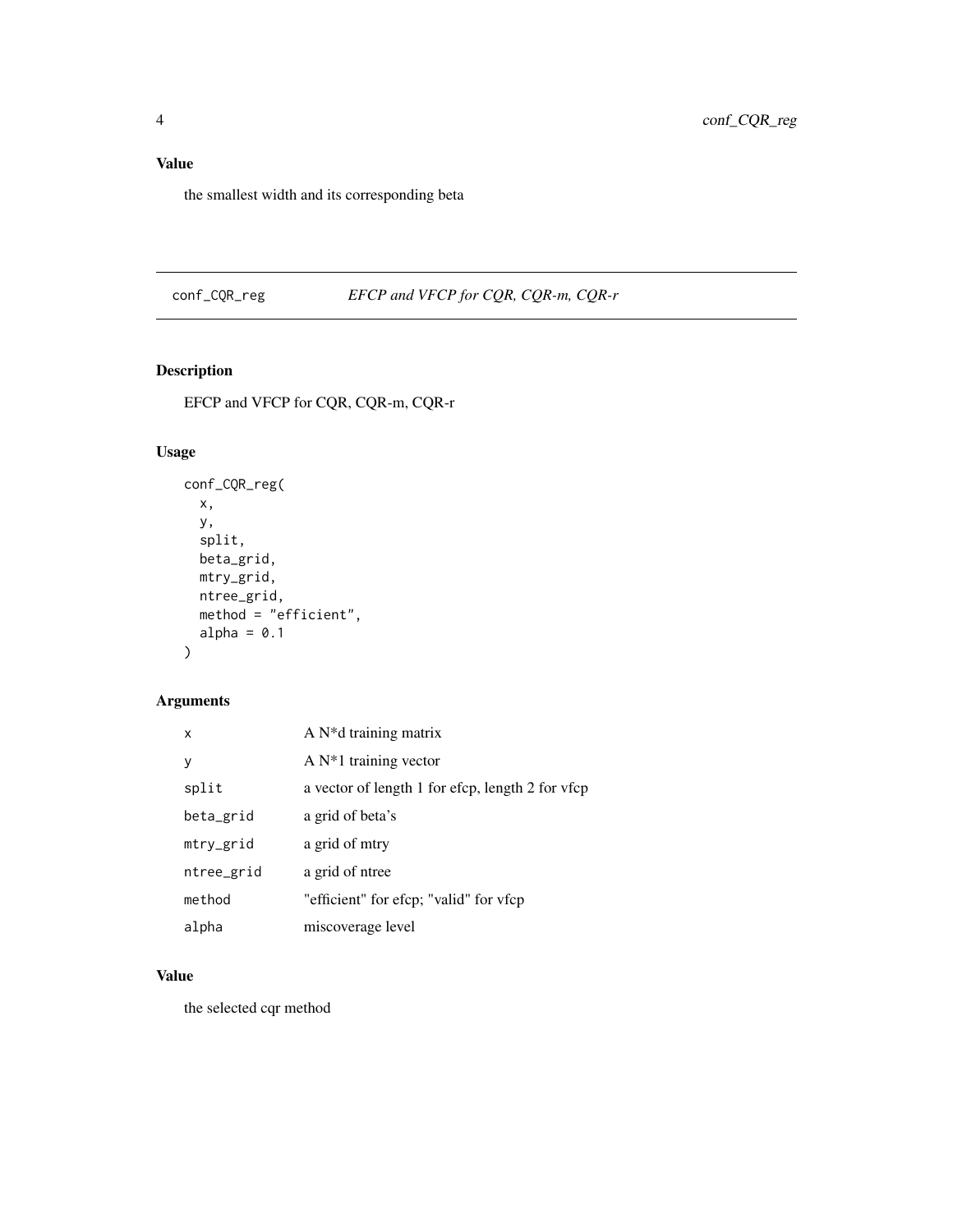<span id="page-4-0"></span>conf\_CQR\_reg\_conditional

*Conditional width and coverage for EFCP, VFCP between CQR, CQR-m, CQR-r*

# Description

Conditional width and coverage for EFCP, VFCP between CQR, CQR-m, CQR-r

# Usage

```
conf_CQR_reg_conditional(
 x,
 y,
  split,
 beta_grid,
 mtry_grid,
 ntree_grid,
 method = "efficient",
 alpha = 0.1)
```
# Arguments

| x          | A $N^*d$ training matrix                         |
|------------|--------------------------------------------------|
| V          | A $N*1$ training vector                          |
| split      | a vector of length 1 for efcp, length 2 for vfcp |
| beta_grid  | a grid of beta's                                 |
| mtry_grid  | a grid of mtry                                   |
| ntree_grid | a grid of ntree                                  |
| method     | "efficient" for efcp; "valid" for vfcp           |
| alpha      | miscoverage level                                |

## Value

the selected cqr method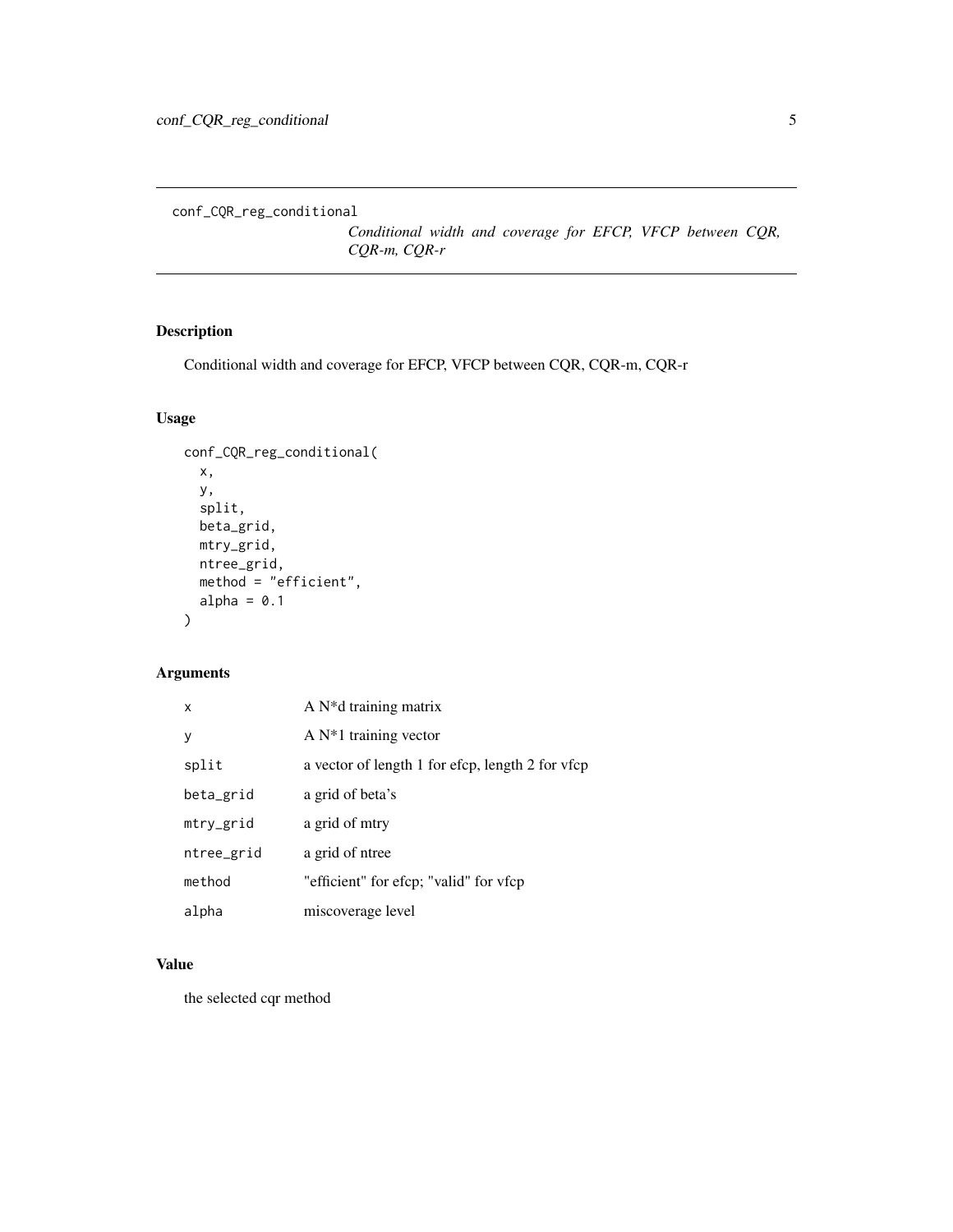<span id="page-5-0"></span>

Cross validation conformal prediction for ridge regression

# Usage

```
cv.fun(X, Y, X0, lambda = seq(0, 100, length = 100), nfolds = 10, alpha = 0.1)
```
## Arguments

| X      | A $N^*d$ training matrix                              |
|--------|-------------------------------------------------------|
| Y      | A $N*1$ training vector                               |
| X0     | A N <sub>0</sub> *d testing vector                    |
| lambda | a sequence of penalty parameters for ridge regression |
| nfolds | number of folds                                       |
| alpha  | miscoverage level                                     |

## Value

upper and lower prediction intervals for X0

efcp.fun *Efficiency first conformal prediction for ridge regression*

# Description

Efficiency first conformal prediction for ridge regression

# Usage

```
efcp.fun(X, Y, X0, lambda = seq(0, 100, length = 100), alpha = 0.1)
```

| X      | A $N^*d$ training matrix                              |
|--------|-------------------------------------------------------|
| Y      | A $N*1$ training vector                               |
| X0     | A $N0^*d$ testing vector                              |
| lambda | a sequence of penalty parameters for ridge regression |
| alpha  | miscoverage level                                     |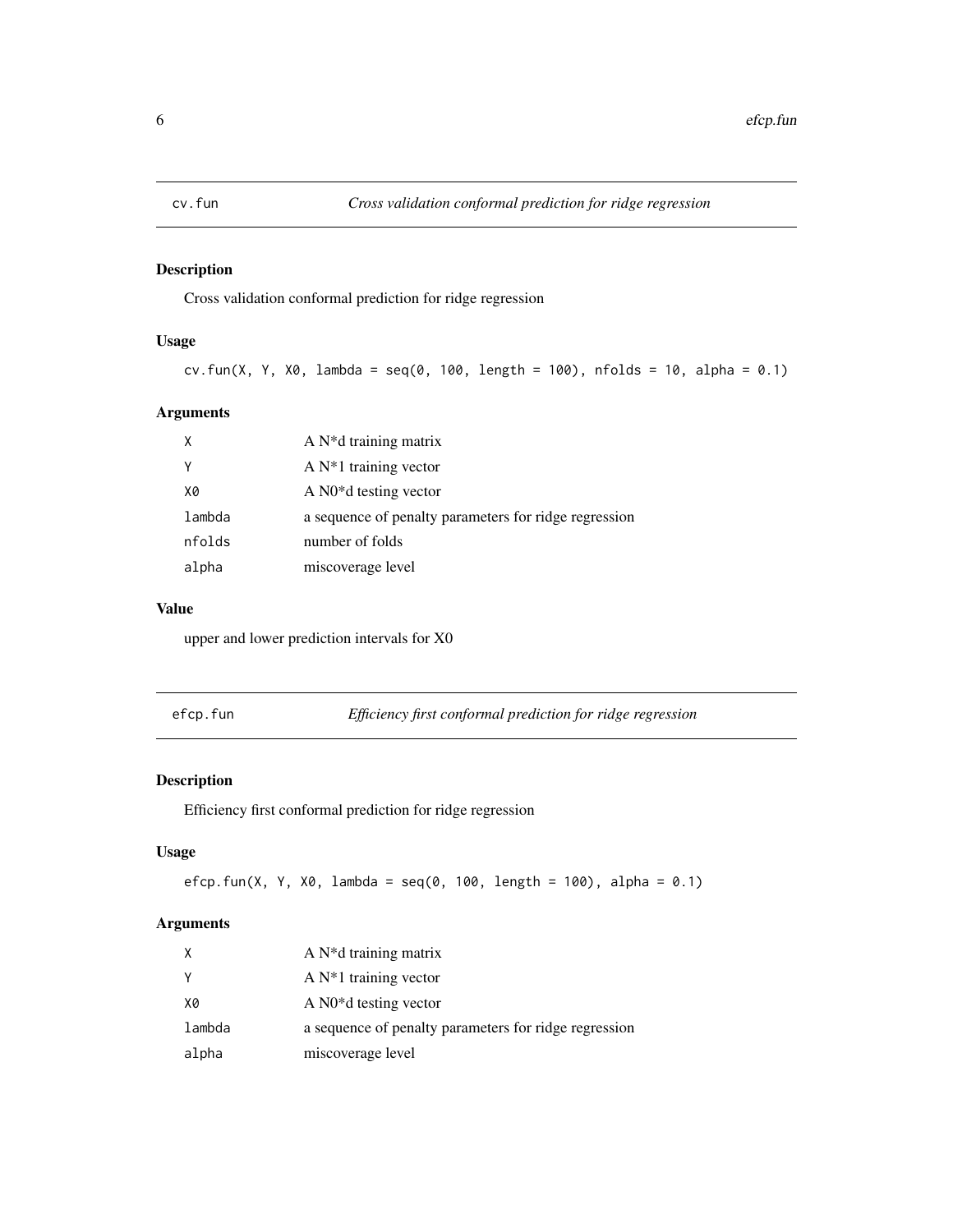#### <span id="page-6-0"></span> $e$ fcp\_cqr  $\frac{7}{2}$

# Value

upper and lower prediction intervals for X0.

## Examples

```
df=3d = 5n=50 #number of training samples
n0=10 #number of prediction points
rho=0.5
Sigma=matrix(rho,d,d)
diag(Sigma)=rep(1,d)
beta=rep(1:5,d/5)
X0=mvtnorm::rmvt(n0,Sigma,df)
X=mvtnorm::rmvt(n,Sigma,df) #multivariate t distribution
eps=rt(n,df)*(1+sqrt(X[,1]^2+X[,2]^2))
Y=X%*%beta+eps
out.efcp=efcp.fun(X,Y,X0)
out.efcp$up
out.efcp$lo
```

| efcp_cqr | Efficiency first conformal prediction for Conformal Quantile Regres- |  |
|----------|----------------------------------------------------------------------|--|
|          | sion                                                                 |  |

# Description

Efficiency first conformal prediction for Conformal Quantile Regression

# Usage

```
efcp_cqr(x, y, split, beta_grid, params_grid, alpha = 0.1)
```
# Arguments

| $\times$    | A $N^*d$ training matrix |
|-------------|--------------------------|
|             | A $N*1$ training vector  |
| split       | a number between 0 and 1 |
| beta_grid   | a grid of beta's         |
| params_grid | a grid of mtry and ntree |
| alpha       | miscoverage level        |

# Value

average prediction width and a function for coverage on some testing points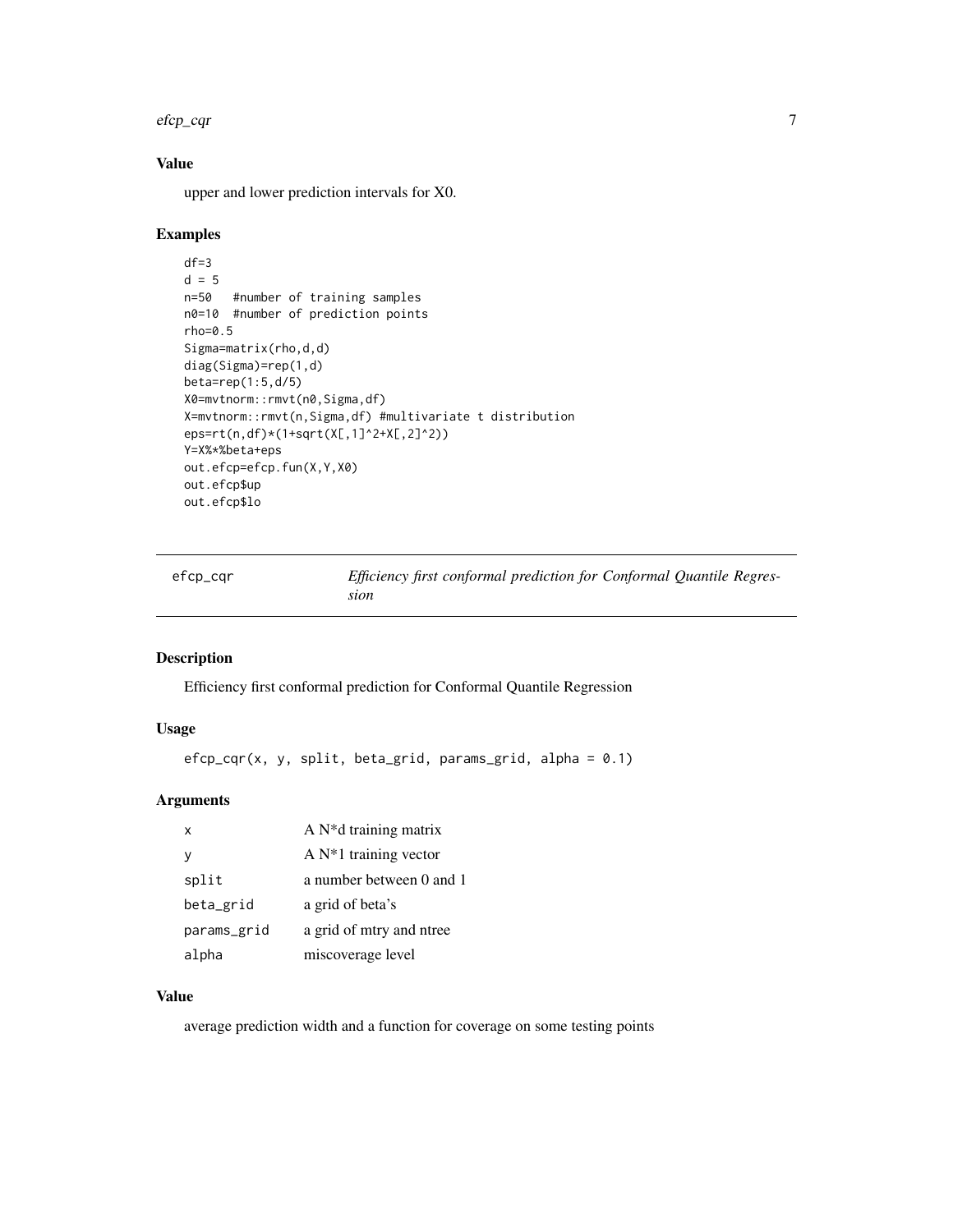<span id="page-7-0"></span>

Efficiency first conformal prediction for ridge regression

## Usage

```
efcp_ridge(X, Y, X0, lambda = seq(0, 100, length = 100), alpha = 0.1)
```
# Arguments

| X      | A $N^*d$ training matrix                              |
|--------|-------------------------------------------------------|
| Υ      | A $N*1$ training vector                               |
| X0     | A $N0^*d$ testing vector                              |
| lambda | a sequence of penalty parameters for ridge regression |
| alpha  | miscoverage level                                     |

# Value

upper and lower prediction intervals for X0.

# Examples

```
df=3d = 5n=50 #number of training samples
n0=10 #number of prediction points
rho=0.5
Sigma=matrix(rho,d,d)
diag(Sigma)=rep(1,d)
beta=rep(1:5,d/5)
X0=mvtnorm::rmvt(n0,Sigma,df)
X=mvtnorm::rmvt(n,Sigma,df) #multivariate t distribution
eps=rt(n,df)*(1+sqrt(X[,1]^2+X[,2]^2))
Y=X%*%beta+eps
out.efcp=efcp.fun(X,Y,X0)
out.efcp$up
out.efcp$lo
```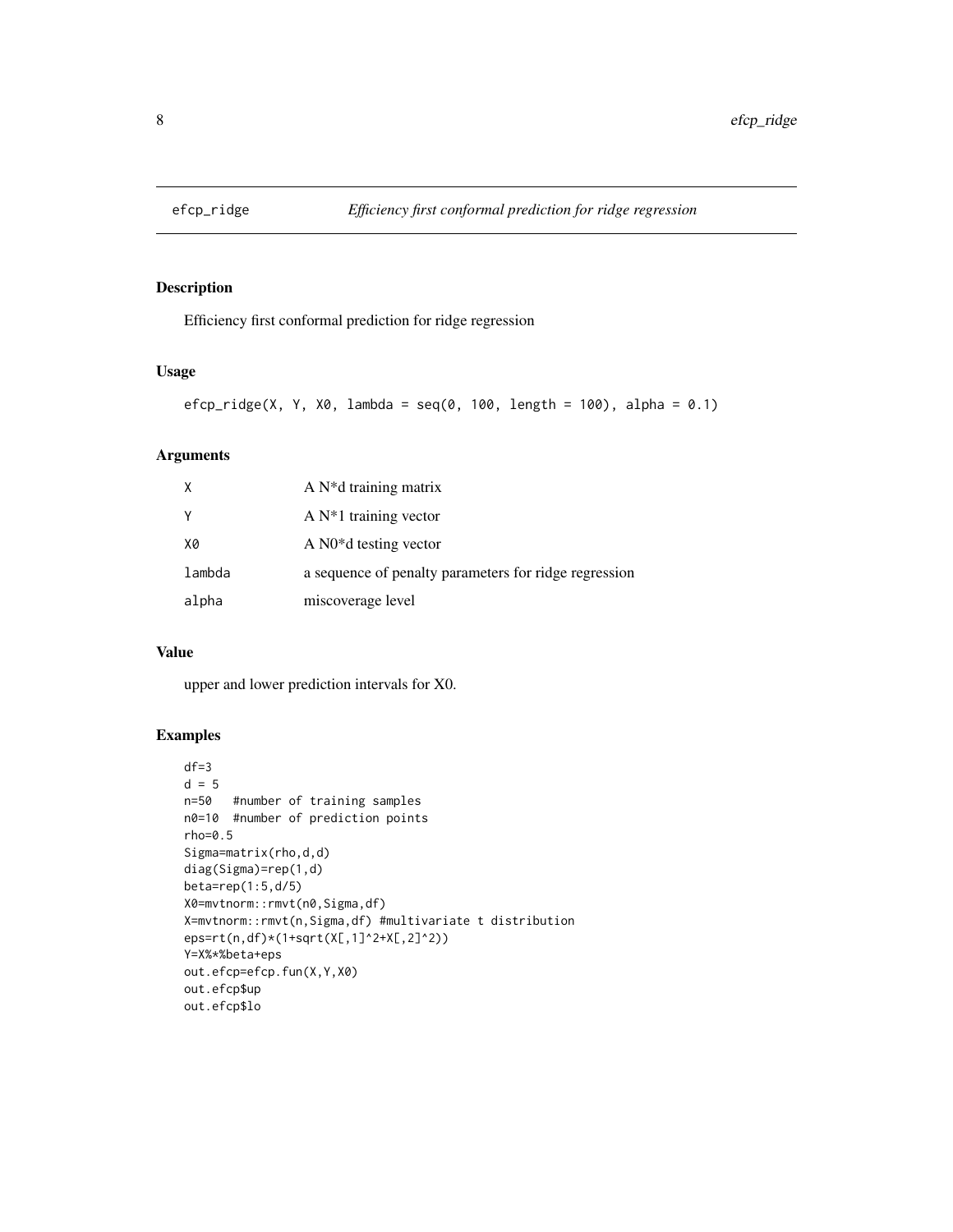<span id="page-8-0"></span>

Conformal prediction for linear regression

## Usage

ginverse.fun(x, y,  $x0$ , alpha = 0.1)

# Arguments

| x     | A $N^*d$ training matrix |
|-------|--------------------------|
| y     | A $N*1$ training vector  |
| xØ    | A $N0^*d$ testing vector |
| alpha | miscoverage level        |

# Value

upper and lower prediction intervals for X0

ginverselm.funs *Internal function used for ginverse.fun*

# Description

Internal function used for ginverse.fun

# Usage

```
ginverselm.funs(intercept = TRUE, lambda = 0)
```

| intercept | default is TRUE |
|-----------|-----------------|
| lambda    | a vector        |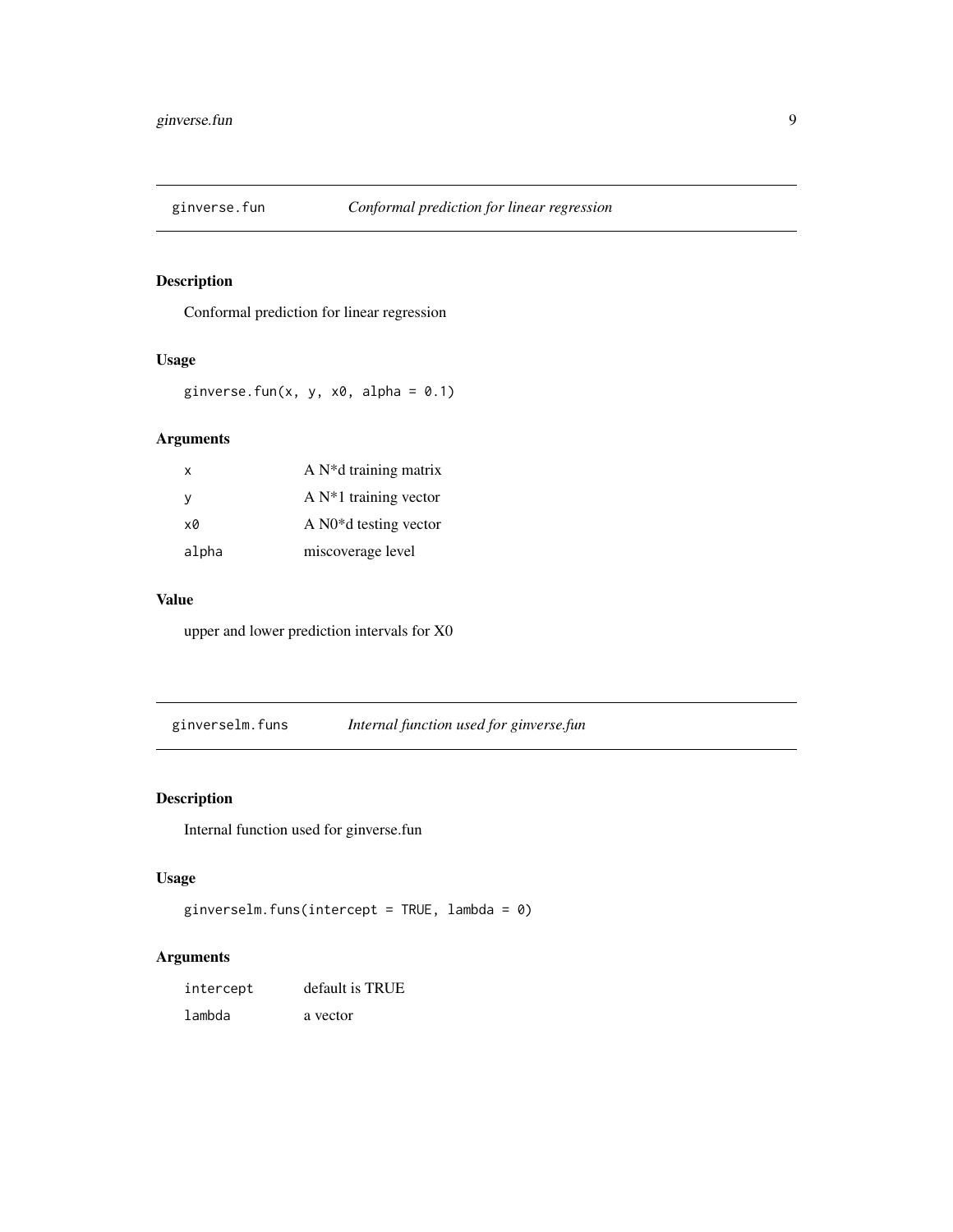<span id="page-9-0"></span>my.ginverselm.funs *Internal function used for ginverse.fun*

# Description

Internal function used for ginverse.fun

# Usage

my.ginverselm.funs

# Format

An object of class list of length 4.

naive.fun *Conformal prediction for linear regression*

# Description

Conformal prediction for linear regression

# Usage

naive.fun(X, Y, X0, alpha =  $0.1$ )

# Arguments

| χ     | A $N^*d$ training matrix           |
|-------|------------------------------------|
| γ     | A $N*1$ training vector            |
| X0    | A N <sub>0</sub> *d testing vector |
| alpha | miscoverage level                  |

# Value

upper and lower prediction intervals for X0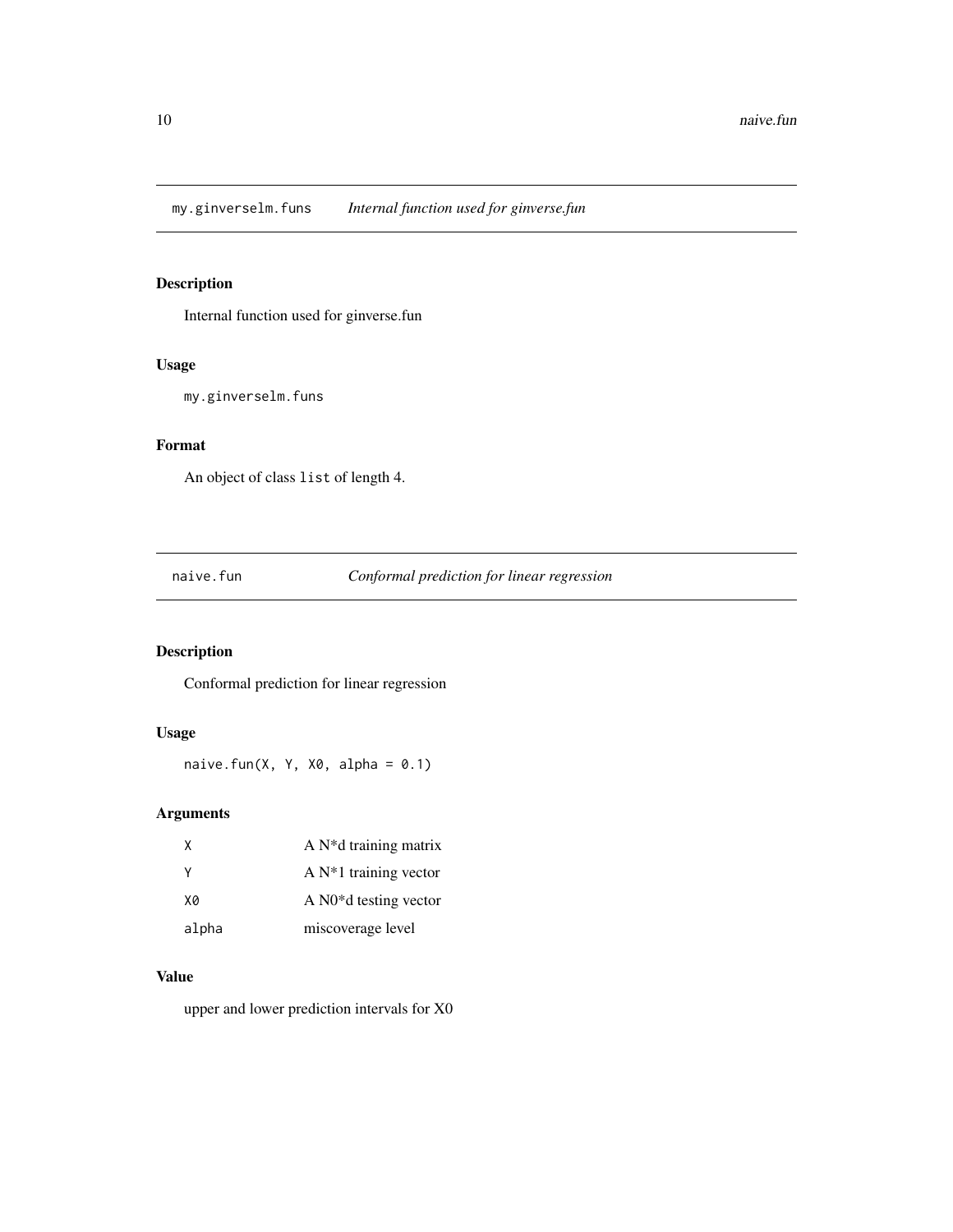<span id="page-10-0"></span>pois\_n400\_reps100 *Outcomes of an example for tuning-free conformalized quantile regression(CQR).*

## Description

A dataset containing the experiment results used in the vignettes.

#### Usage

pois\_n400\_reps100

## Format

A list with 10 elements: x\_test, n,nrep,width\_mat, cov\_mat,beta\_mat, ntree\_mat, cqr\_method\_mat, evaluations, alpha

x\_test test points of x

n number of training samples

nrep number of replications

width\_mat a data frame with the first column being the width of the prediction regions

cov\_mat a data frame with the first column being the coverage of the prediction regions

- beta\_mat a data frame with the first column being the beta for CQR used in the final prediction
- ntree\_mat a data frame with the first column being the number of trees for CQR used in the final prediction
- ntree\_mat a data frame with the first column being the CQR method (among CQR, CQR-m, CQRr)used in the final prediction

alpha desired miscoverage level

#### Source

For details please see the "Example-tuning\_free\_CQR" vignette:vignette("Example-tuning\_free\_CQR",package = "ConformalSmallest")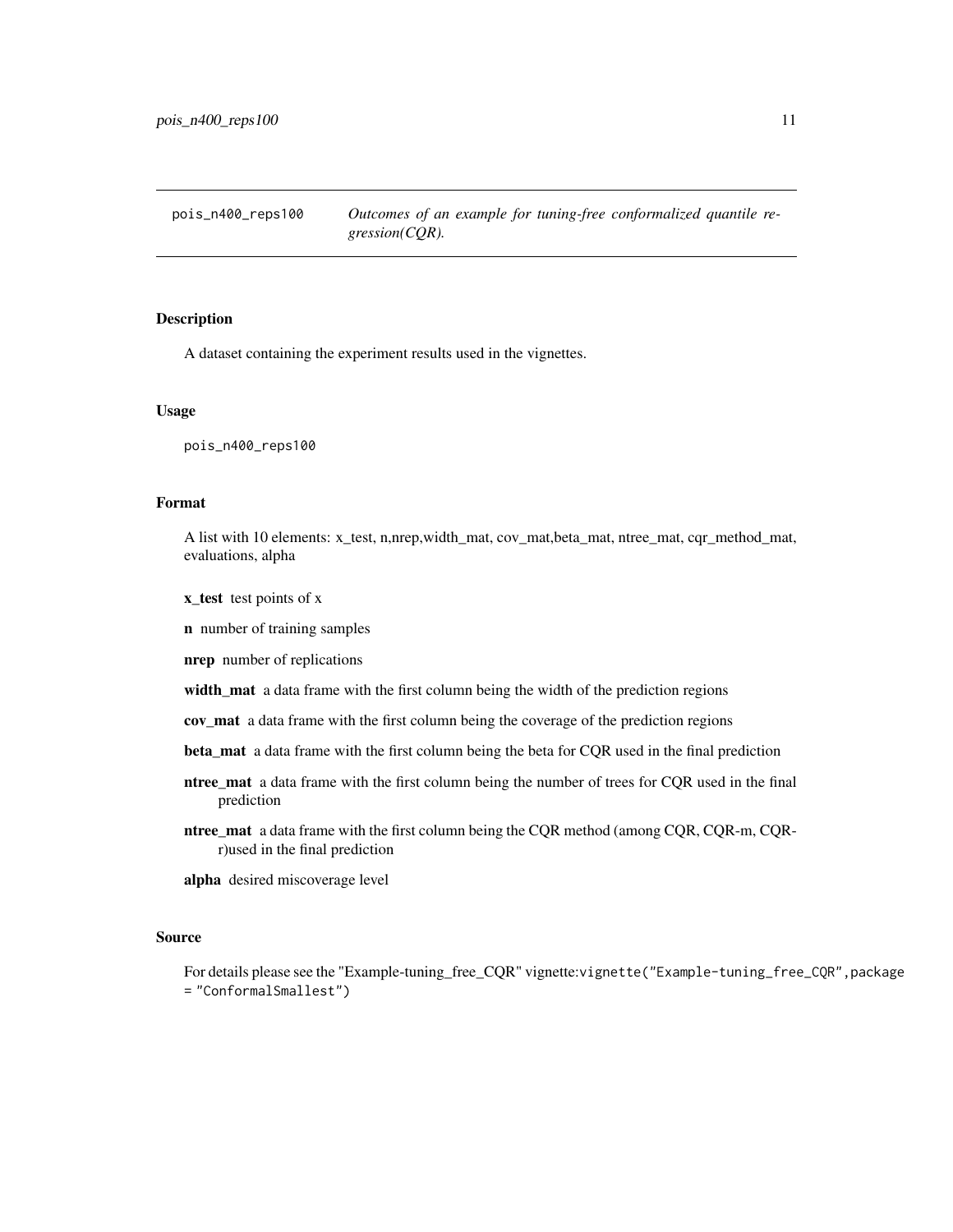```
ridge_linear_cov100_t3
```
*Outcomes of an example for tuning-free conformal prediction with ridge regression.*

# **Description**

A dataset containing the experiment results used in the vignettes.

## Usage

```
ridge_linear_cov100_t3
```
#### Format

A list with 7 elements: dim\_linear\_t3,cov.param\_linear\_fm\_t3, cov.naive\_linear\_fm\_t3, cov.vfcp\_linear\_fm\_t3, cov.star\_linear\_fm\_t3, cov.cv5\_linear\_fm\_t3, cov.efcp\_linear\_fm\_t3

dim dimensions used in the experiment

- len.param a matrix with coverages for the prediction regions produced by the parametric method
- len.naive a matrix with coverages for the prediction regions produced by naive linear regression method
- len.vfcp na matrix with coverages for the prediction regions produced by VFCP
- len.star a matrix with coverages for the prediction regions produced by cross validation with the errors
- len.cv5 a matrix with coverages for the prediction regions produced by cross-validation with 5 splits
- len.efcp a matrix with coverages for the prediction regions produced by efcp

#### Source

For details please see the "Example-tuning\_free\_ridge\_regression" vignette:vignette("Example-tuning\_free\_ridge\_reg = "ConformalSmallest")

ridge\_linear\_cov100\_t5

*Outcomes of an example for tuning-free conformal prediction with ridge regression.*

#### Description

A dataset containing the experiment results used in the vignettes.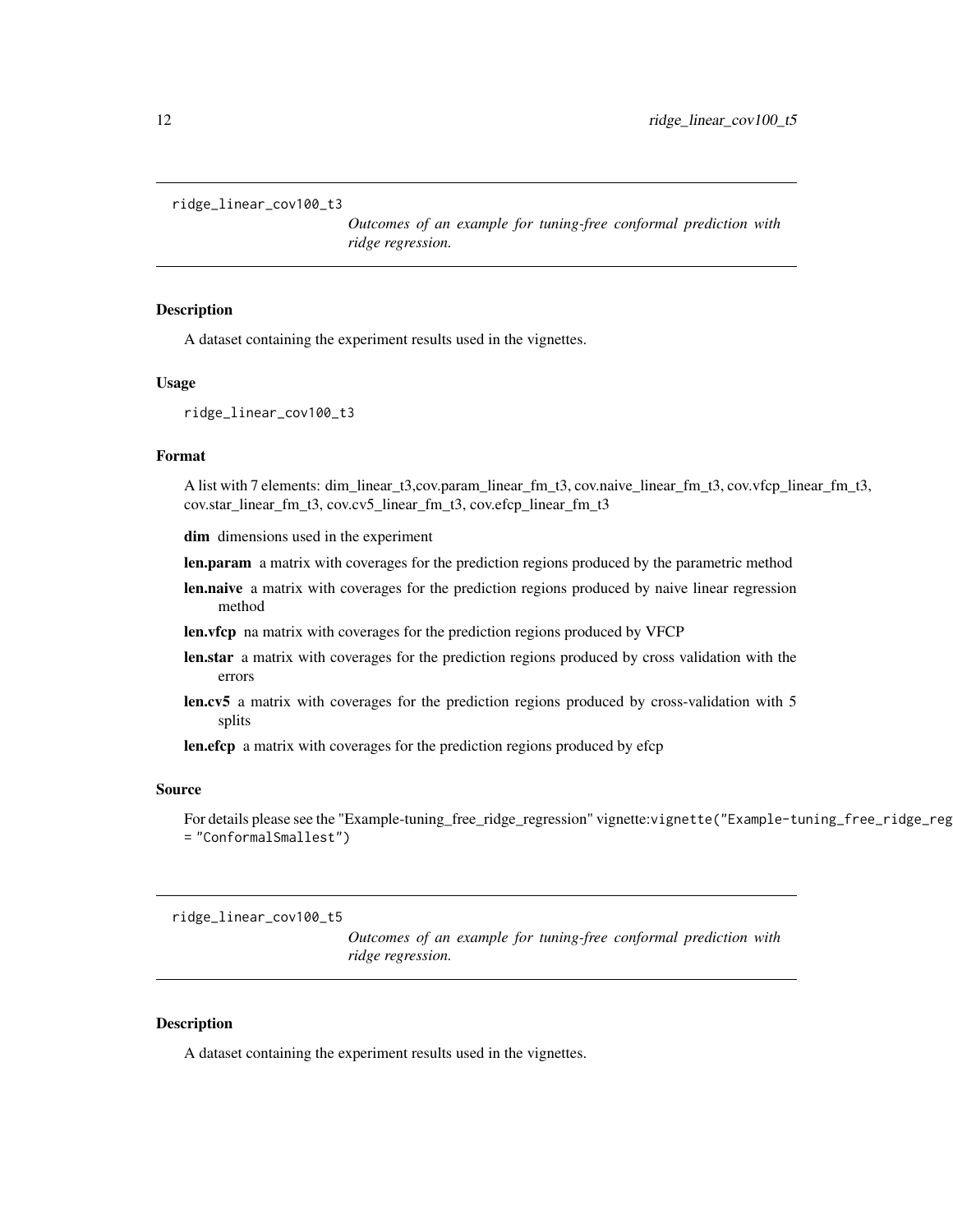## <span id="page-12-0"></span>Usage

ridge\_linear\_cov100\_t5

#### Format

A list with 7 elements: dim\_linear\_t5,cov.param\_linear\_fm\_t5, cov.naive\_linear\_fm\_t5, cov.vfcp\_linear\_fm\_t5, cov.star\_linear\_fm\_t5, cov.cv5\_linear\_fm\_t5, cov.efcp\_linear\_fm\_t5

dim dimensions used in the experiment

- cov.param a matrix with coverages for the prediction regions produced by the parametric method
- cov.naive a matrix with coverages for the prediction regions produced by naive linear regression method

cov.vfcp na matrix with coverages for the prediction regions produced by VFCP

- cov.star a matrix with coverages for the prediction regions produced by cross validation with the errors
- cov.cv5 a matrix with coverages for the prediction regions produced by cross-validation with 5 splits

cov.efcp a matrix with coverages for the prediction regions produced by efcp

#### Source

For details please see the "Example-tuning\_free\_ridge\_regression" vignette:vignette("Example-tuning\_free\_ridge\_reg = "ConformalSmallest")

ridge\_linear\_len100\_t3

*Outcomes of an example for tuning-free conformal prediction with ridge regression.*

#### **Description**

A dataset containing the experiment results used in the vignettes.

#### Usage

```
ridge_linear_len100_t3
```
#### Format

A list with 6 elements: len.param\_linear\_fm\_t3, len.naive\_linear\_fm\_t3, len.vfcp\_linear\_fm\_t3, len.star\_linear\_fm\_t3, len.cv5\_linear\_fm\_t3, len.efcp\_linear\_fm\_t3

len.param a matrix with widths for the prediction regions produced by the parametric method

len.naive a matrix with widths for the prediction regions produced by naive linear regression method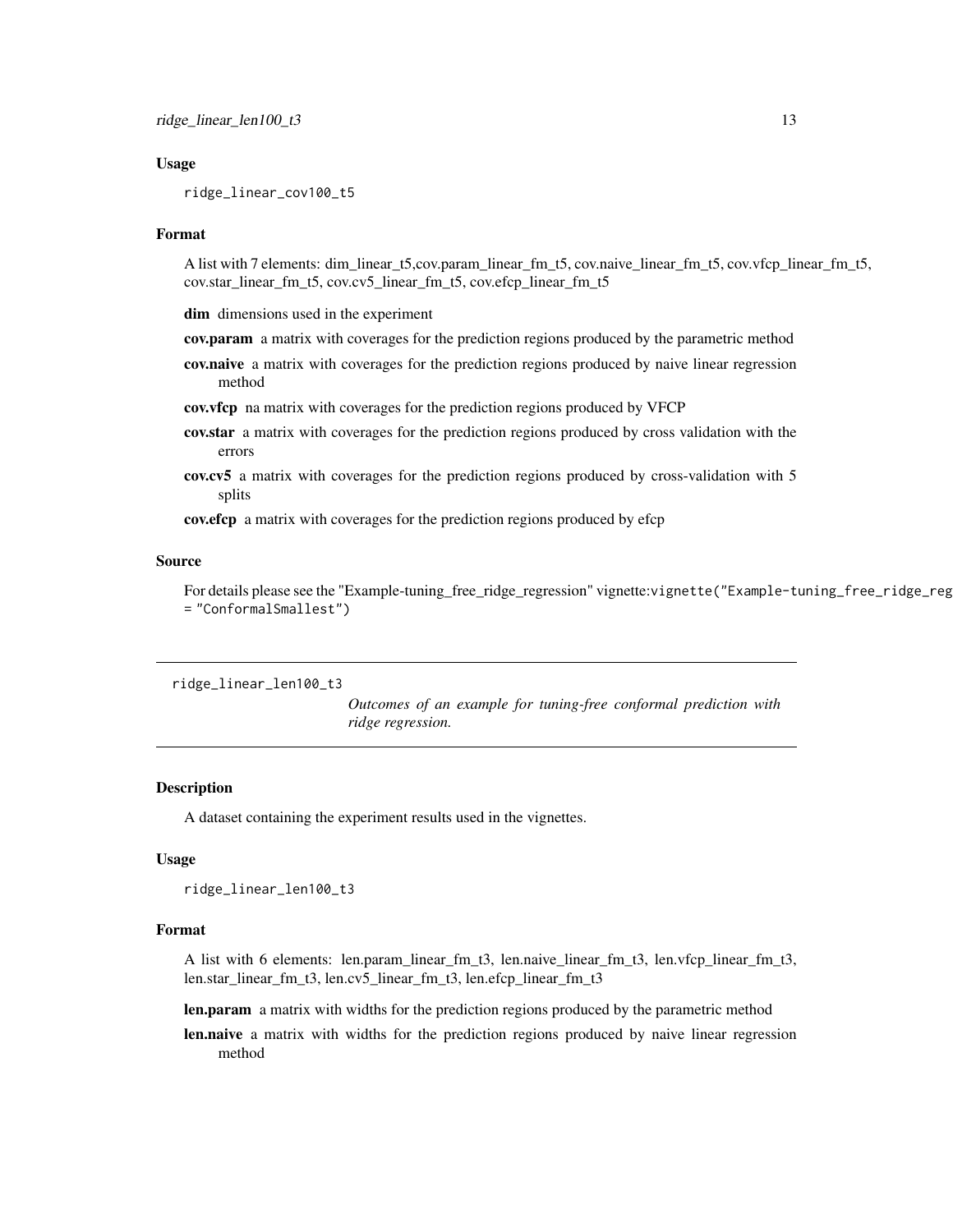len.vfcp na matrix with widths for the prediction regions produced by VFCP len.star a matrix with widths for the prediction regions produced by cross validation with the errors len.cv5 a matrix with widths for the prediction regions produced by cross-validation with 5 splits len.efcp a matrix with widths for the prediction regions produced by efcp

#### Source

For details please see the "Example-tuning\_free\_ridge\_regression" vignette:vignette("Example-tuning\_free\_ridge\_reg = "ConformalSmallest")

ridge\_linear\_len100\_t5

*Outcomes of an example for tuning-free conformal prediction with ridge regression.*

#### Description

A dataset containing the experiment results used in the vignettes.

#### Usage

ridge\_linear\_len100\_t5

#### Format

A list with 6 elements: len.param\_linear\_fm\_t5, len.naive\_linear\_fm\_t5, len.vfcp\_linear\_fm\_t5, len.star\_linear\_fm\_t5, len.cv5\_linear\_fm\_t5, len.efcp\_linear\_fm\_t5

len.param a matrix with widths for the prediction regions produced by the parametric method

len.naive a matrix with widths for the prediction regions produced by naive linear regression method

len.vfcp na matrix with widths for the prediction regions produced by VFCP

len.star a matrix with widths for the prediction regions produced by cross validation with the errors

len.cv5 a matrix with widths for the prediction regions produced by cross-validation with 5 splits

len.efcp a matrix with widths for the prediction regions produced by efcp

#### Source

For details please see the "Example-tuning\_free\_ridge\_regression" vignette:vignette("Example-tuning\_free\_ridge\_reg = "ConformalSmallest")

<span id="page-13-0"></span>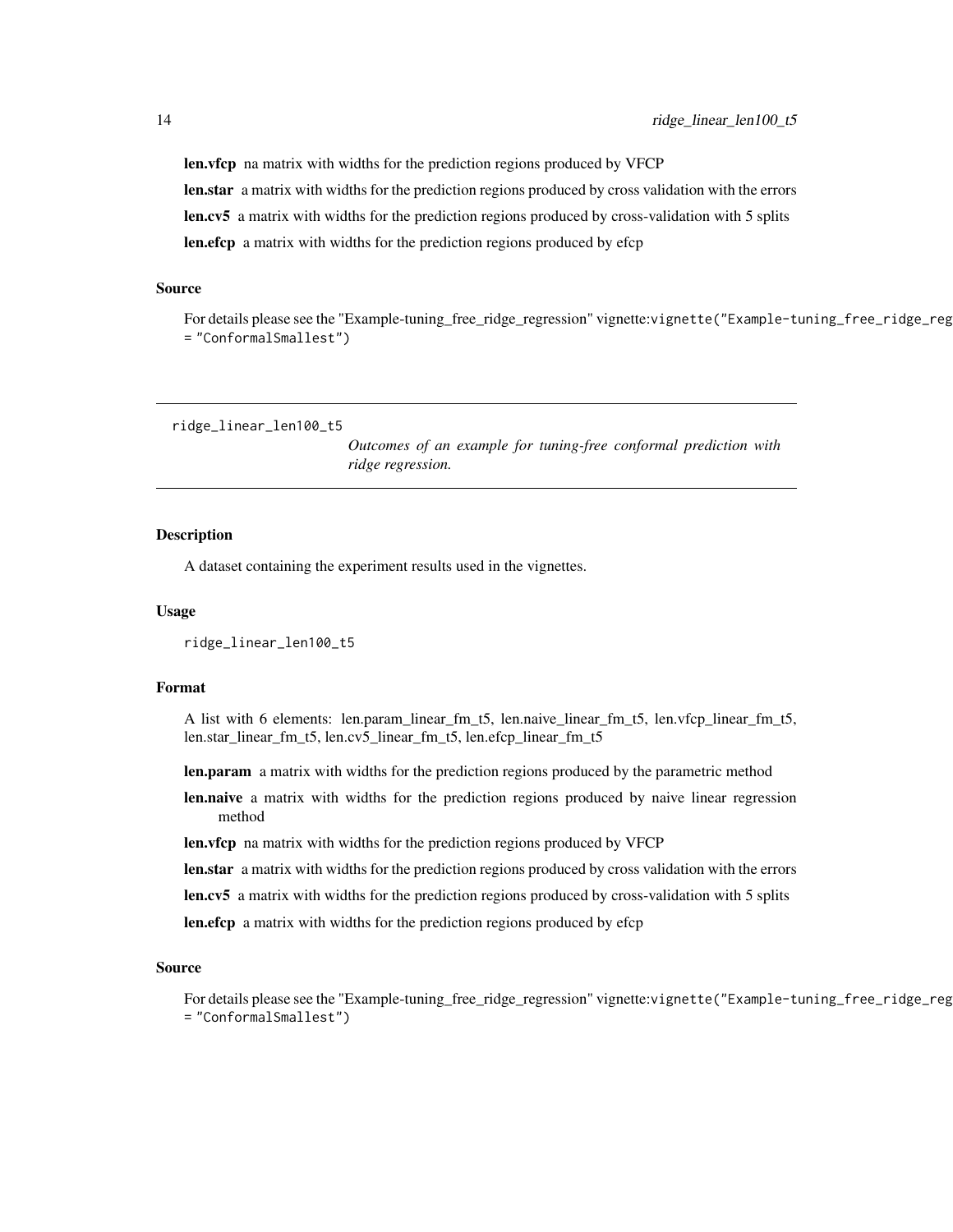<span id="page-14-0"></span>star.fun *Conformal prediction for ridge regression, tuning parameter by minimizing the mean of the residuals*

# Description

Conformal prediction for ridge regression, tuning parameter by minimizing the mean of the residuals

# Usage

```
star.fun(X, Y, X0, lambda = seq(0, 100, length = 100), alpha = 0.1)
```
## Arguments

| Χ      | A $N^*d$ training matrix                              |
|--------|-------------------------------------------------------|
| Y      | A $N*1$ training vector                               |
| X0     | A $N0^*d$ testing vector                              |
| lambda | a sequence of penalty parameters for ridge regression |
| alpha  | miscoverage level                                     |

## Value

upper and lower prediction intervals for X0

vfcp.fun *Validity first conformal prediction for ridge regression*

# Description

Validity first conformal prediction for ridge regression

# Usage

```
vfcp.fun(X, Y, X0, lambda = seq(0, 100, length = 100), alpha = 0.1)
```

| X      | A $N^*d$ training matrix                              |
|--------|-------------------------------------------------------|
| Y      | A $N*1$ training vector                               |
| X0     | A $N0^*d$ testing vector                              |
| lambda | a sequence of penalty parameters for ridge regression |
| alpha  | miscoverage level                                     |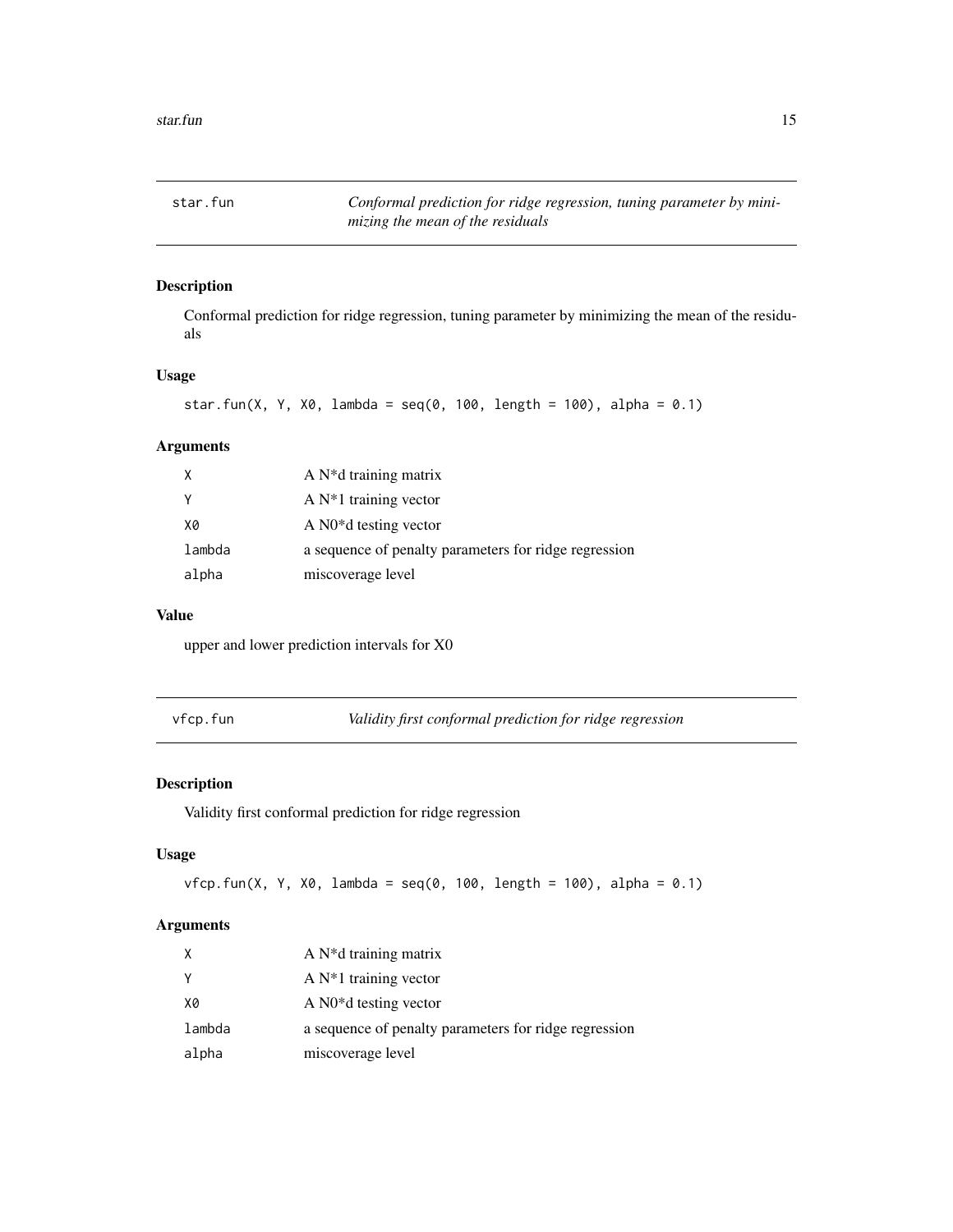# Value

upper and lower prediction intervals for X0.

### Examples

```
df=3
d = 5n=50 #number of training samples
n0=10 #number of prediction points
rho=0.5
Sigma=matrix(rho,d,d)
diag(Sigma)=rep(1,d)
beta=rep(1:5,d/5)
X0=mvtnorm::rmvt(n0,Sigma,df)
X=mvtnorm::rmvt(n,Sigma,df) #multivariate t distribution
eps=rt(n,df)*(1+sqrt(X[,1]^2+X[,2]^2))
Y=X%*%beta+eps
out.vfcp=vfcp.fun(X,Y,X0)
out.vfcp$up
out.vfcp$lo
```
vfcp\_cqr *Validity first conformal prediction for Conformal Quantile Regression*

# Description

Validity first conformal prediction for Conformal Quantile Regression

#### Usage

```
vfcp_cqr(x, y, split, beta_grid, params_grid, alpha = 0.1)
```
# Arguments

| $\mathsf{x}$ | A $N^*d$ training matrix |
|--------------|--------------------------|
| ٧            | A $N*1$ training vector  |
| split        | a number between 0 and 1 |
| beta_grid    | a grid of beta's         |
| params_grid  | a grid of mtry and ntree |
| alpha        | miscoverage level        |

# Value

average prediction width and a function for coverage on some testing points

<span id="page-15-0"></span>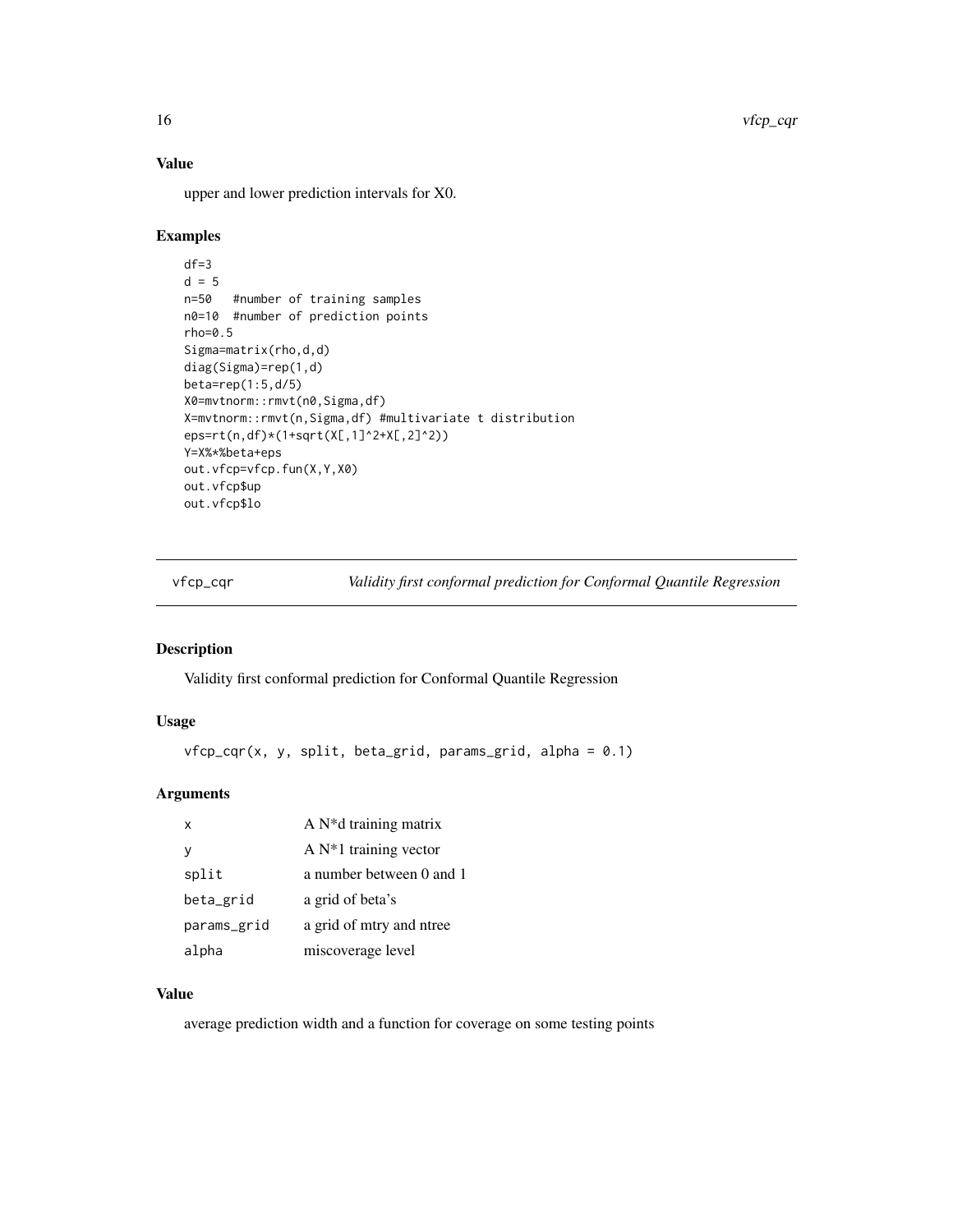<span id="page-16-0"></span>

Validity first conformal prediction for ridge regression

# Usage

```
vfcp\_ridge(X, Y, X0, lambda = seq(0, 100, length = 100), alpha = 0.1)
```
# Arguments

| X      | A $N^*d$ training matrix                              |
|--------|-------------------------------------------------------|
| Y      | A $N*1$ training vector                               |
| X0     | A $N0^*d$ testing vector                              |
| lambda | a sequence of penalty parameters for ridge regression |
| alpha  | miscoverage level                                     |

#### Value

upper and lower prediction intervals for X0.

## Examples

```
df=3
d = 5n=50 #number of training samples
n0=10 #number of prediction points
rho=0.5
Sigma=matrix(rho,d,d)
diag(Sigma)=rep(1,d)
beta=rep(1:5,d/5)
X0=mvtnorm::rmvt(n0,Sigma,df)
X=mvtnorm::rmvt(n,Sigma,df) #multivariate t distribution
eps=rt(n,df)*(1+sqrt(X[,1]^2+X[,2]^2))
Y=X%*%beta+eps
out.vfcp=vfcp.fun(X,Y,X0)
out.vfcp$up
out.vfcp$lo
```